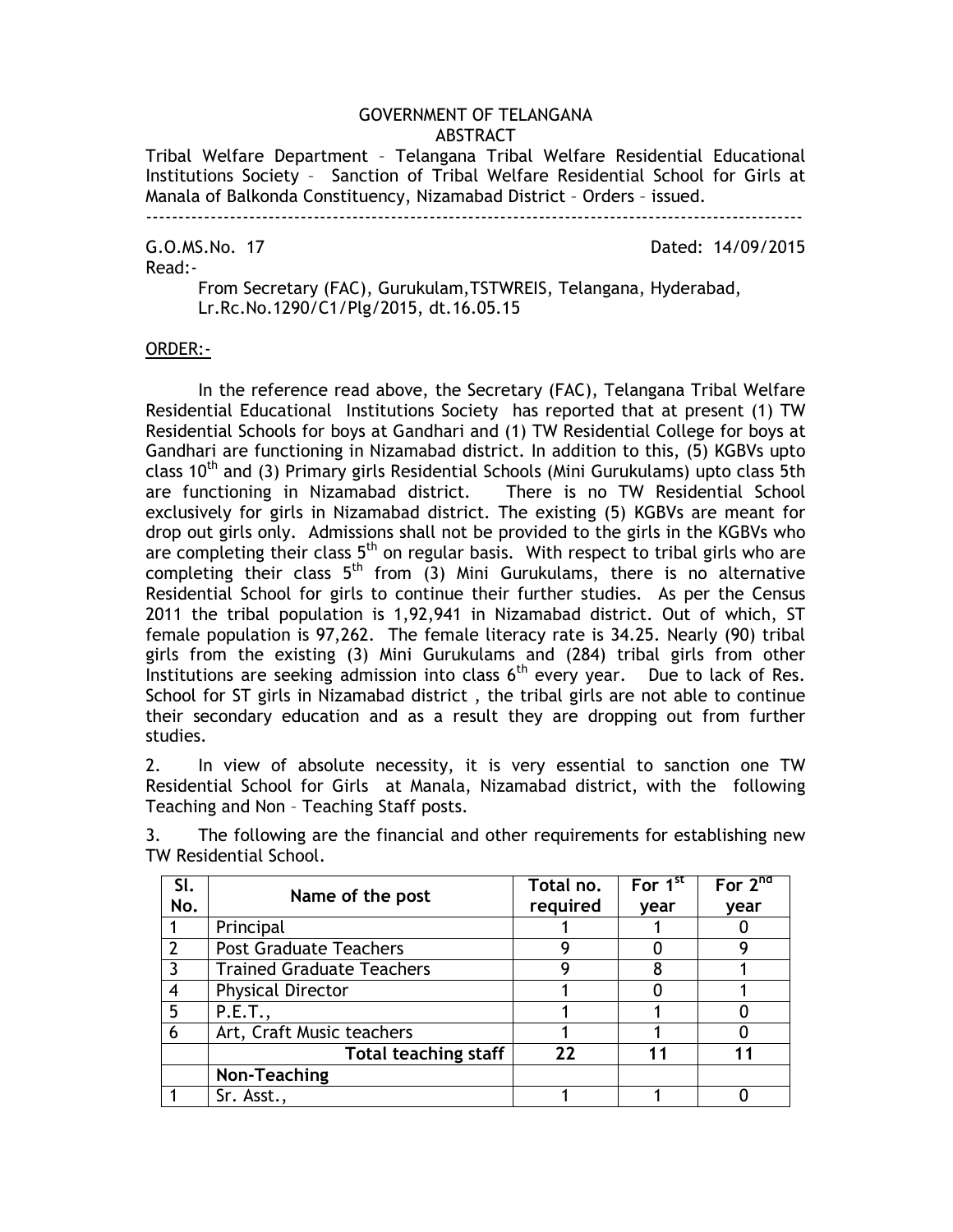| Jr. Asst cum Computer Operator., |  |  |
|----------------------------------|--|--|
| A.N.M                            |  |  |
| Record Asst.,                    |  |  |
| Attenders                        |  |  |
| Cooks                            |  |  |
| Kitchen Helpers                  |  |  |
| MPWs including Ayahs             |  |  |
| Total non-teaching staff         |  |  |

4. The following Recurring and Non Recurring budget required to run the school:-

## **Recurring Cost per institution for 1st year:**

**(Rs. In lakhs)** 

| SI.<br>No.   | <b>Head of account</b>                                                                                                                    | Period                                               | <b>Calculation</b>                                | Amount  |
|--------------|-------------------------------------------------------------------------------------------------------------------------------------------|------------------------------------------------------|---------------------------------------------------|---------|
|              | <b>Salaries</b>                                                                                                                           |                                                      |                                                   |         |
|              | Regular teaching<br>1 <sup>st</sup><br>staff (11) for<br>year                                                                             | 12 months @<br>on an avg.<br>50,000/- pm<br>per head | $12 \text{ m} \times 11 \text{ x}$<br>Rs.50,000/- | 66.00   |
|              | Non-<br>Regular<br>teaching staff (15)<br>for 1 <sup>st</sup> year                                                                        | 12 months @<br>on an avg.<br>20,000/- pm<br>per head | $12 \text{ m} \times 15 \times$<br>Rs.20,000/-    | 36.00   |
|              |                                                                                                                                           | Salaries component                                   |                                                   | 92.00   |
|              |                                                                                                                                           |                                                      |                                                   |         |
| $\mathbf{I}$ | Amenities<br>the<br>to<br>students                                                                                                        | Rs.10560/-<br>p.a. per<br>head                       | For 160<br>students                               | 16.896  |
| Ш            | Maintenance<br>charges<br>towards<br>office<br>f۰<br>Examination<br>stationery,<br>Electrical<br>Œ<br>teaching aids and<br>other material | Per annum                                            |                                                   | 5.0     |
|              | Total Recurring expenditure per annum                                                                                                     |                                                      |                                                   | 113.896 |

**Land and Infrastructure facilities:**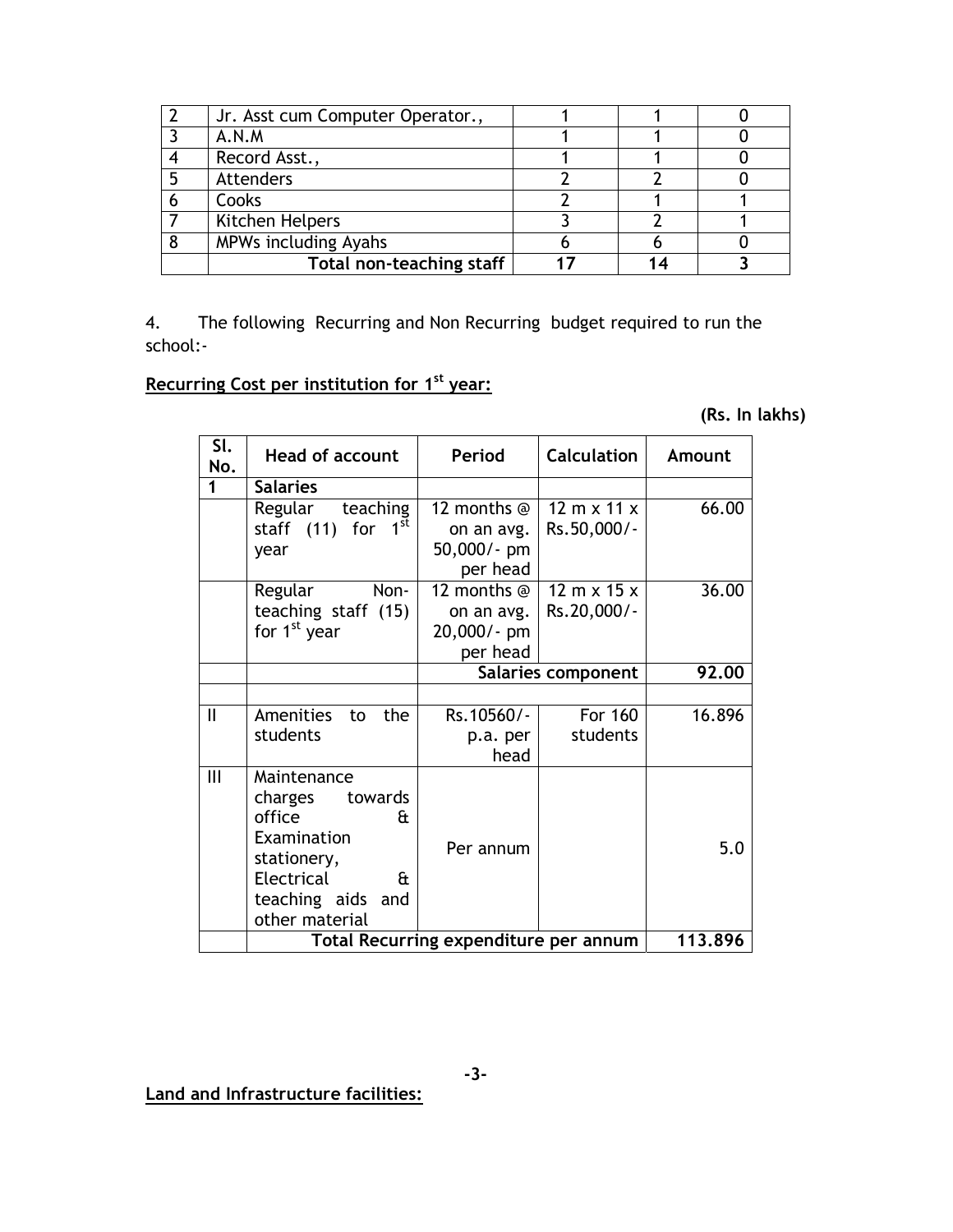The District Collector shall provide the land on free of cost basis to the proposed TW Residential School. The following infrastructure facilities would be required under Non-recurring cost.

### **Non-Recurring cost per institution:**

**(Rs. In lakhs)** 

| S.No.       | <b>Description</b>                                                                                                                                                                              | Amount |
|-------------|-------------------------------------------------------------------------------------------------------------------------------------------------------------------------------------------------|--------|
| $\mathbf 1$ | School building, Kitchen cum dining<br>hall, Dormitories, Staff quarters,<br>Toilets and Bathrooms, Internal roads,<br>Compound Wall, electrification, Water<br>source and Over head tank etc., | 500.00 |
| າ           | Utensils, Furniture, Laboratory                                                                                                                                                                 | 20.00  |
|             | equipment, Office equipment etc.,                                                                                                                                                               |        |
|             | <b>Total non-Recurring expenditure</b>                                                                                                                                                          | 520.00 |

**5. The Secretary,** Telangana Tribal Welfare Residential Educational Institutions Society has therefore requested to sanction Tribal Welfare Residential School for Girls at Manala of Nizamabad District along with Teaching and Non-Teaching Posts.

6. **Government after careful examination of the proposal, it is hereby accorded permission to the Secretary,** Telangana Tribal Welfare Residential Educational Institutions Society to start Tribal Welfare Residential School for Girls at Manala of Nizamabad District from the next academic year during 2016- 17 with the financial Implication of Rs.633,896 lakhs (recurring and nonrecurring)

**7. The Secretary,** Telangana Tribal Welfare Residential Educational Institutions Society is requested to take necessary action accordingly.

10. This order issues with the concurrence of Finance (EBS.III) Department vide their U.O.No.9477/386/A1/EBS.III/15, Dt.12.08.2015.

( BY ORDER AND IN THE NAME OF THE GOVERNOR OF TELANGANA)

### G.D.ARUNA, SECRETARY TO GOVERNMENT

To

The Secretary(FAC),

Telangana Tribal Welfare Residential Educational Institutions Society

The Director of Treasuries and Accounts, Telangana, Hyderabad.

The Pay and Accounts Officer, Telangana, Hyderabad.

The Principal Accountant General (Civil Audit-I), Hyderabad.